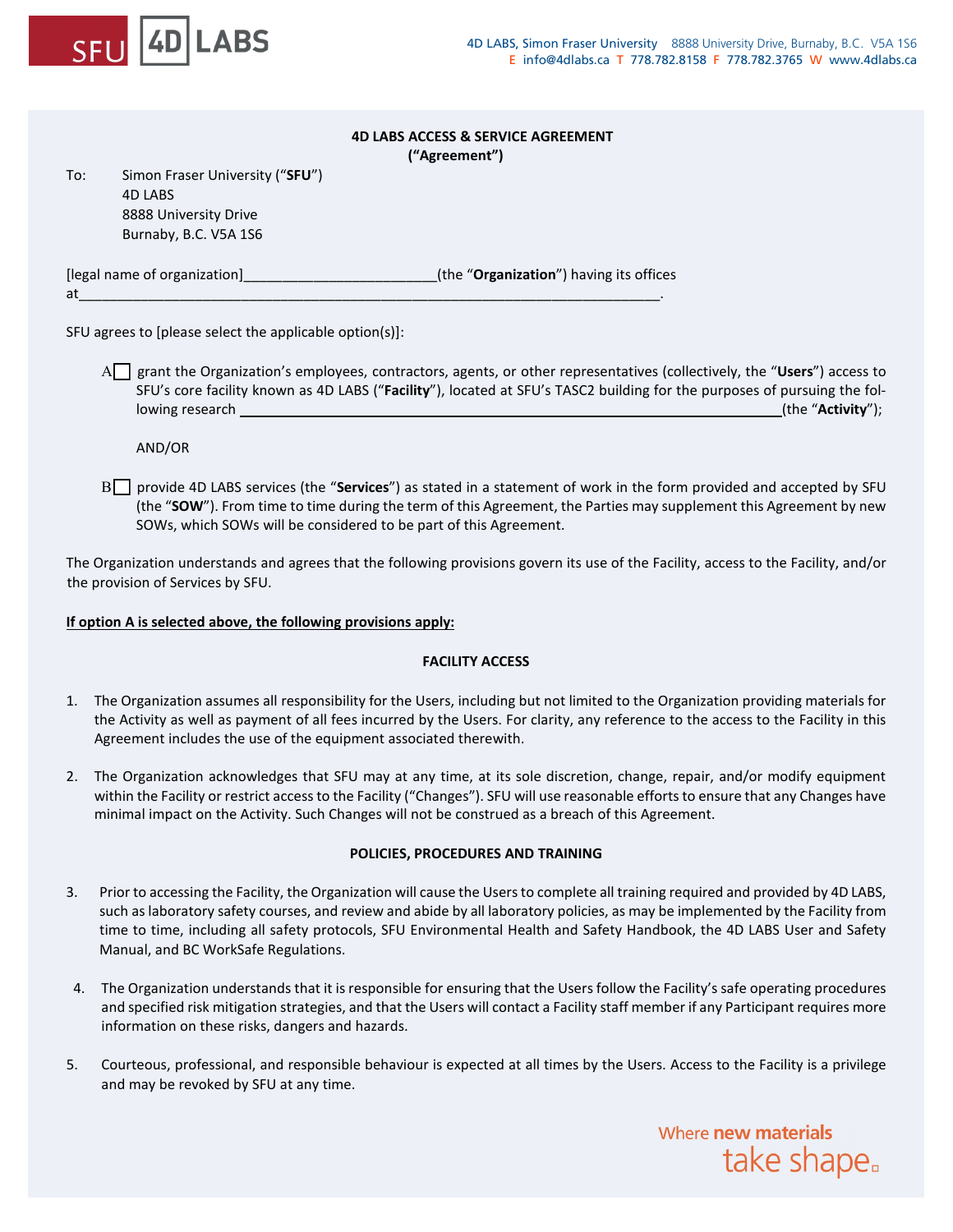

6. The Organization is responsible for the planning and performance of the Activity in such a way as to ensure the Users' safety as well as the safety of other Facility users.

**4DILABS** 

- 7. The Organization will, and will cause the Users to, ensure at all times the Users' proper use of the equipment and will cause its Users to immediately report any malfunction of equipment to the appropriate Facility staff.
- 8. The Organization certifies that there is no medical reason why any of the Users should not engage in the Activity or access the Facility.
- 9. SFU may, in its sole discretion, reasonably determine at any time that a Participant requires additional training, and such Participant will not be permitted to access the Facility until such time as the Participant has completed such additional training as required to the satisfaction of SFU.
- 10. The Organization acknowledges that the Users will be required to sign a Participant acknowledgement and waiver agreement to access the Facility.
- 11. The Organization shall notify Facility management prior to implementation of any proprietary processes, including without limitation the introduction of any proprietary chemicals or non-SFU equipment. Such proprietary processes are not permitted without the written authorization of Facility management. SFU may, in its sole discretion, prohibit such proprietary processes if they have the potential to affect the research of other Facility users or the Facility.
- 12. SFU does not make any claim on the intellectual property created by the Users' access to the Facility provided it was created without an intellectual contribution of SFU's employees, students, or representatives.
- 13. The Organization will acknowledge SFU and 4D LABS in publications or presentations resulting from the Activity.

#### **ASSUMPTION OF RISK**

14. The Organization is aware and has adequately advised the Users that working in a laboratory setting involves risks, dangers, and hazards, that may result in, among other things, mild or severe illness, physical injury, partial or total disability, death and/or property loss or damage. These risks include, but are not limited to, risks and dangers arising from infection and exposure to dangerous agents, and use of equipment, machinery or other devices. The Organization accepts and assumes risks, dangers and hazards to the Users and the responsibility of personal injury, death, property damage and loss resulting thereof, without any legal recourse to SFU.

#### **LIMITATION OF WARRANTIES**

- 15. SFU grants the Organization access to the Facility on an "as is" basis and makes no representations or warranties as to the fitness of the Facility or any equipment therein for the Activity or the fitness of purpose of data, materials and/or intellectual property obtained from the Activity.
- 16. The Organization acknowledges that it is ultimately responsible for the Activity performed by the Users, and SFU does not in any way warrant or assure the success of the Activity.
- 17. The Organization is solely responsible for the safety and security of Organization's property, including without limitation any intellectual property or materials, while such property is at the Facility. SFU makes no guarantees for the safety and security of such property. If the Organization chooses to disclose confidential information to the Facility staff or other users, the Organization should have no expectation of confidentiality unless a non-disclosure agreement has been completed.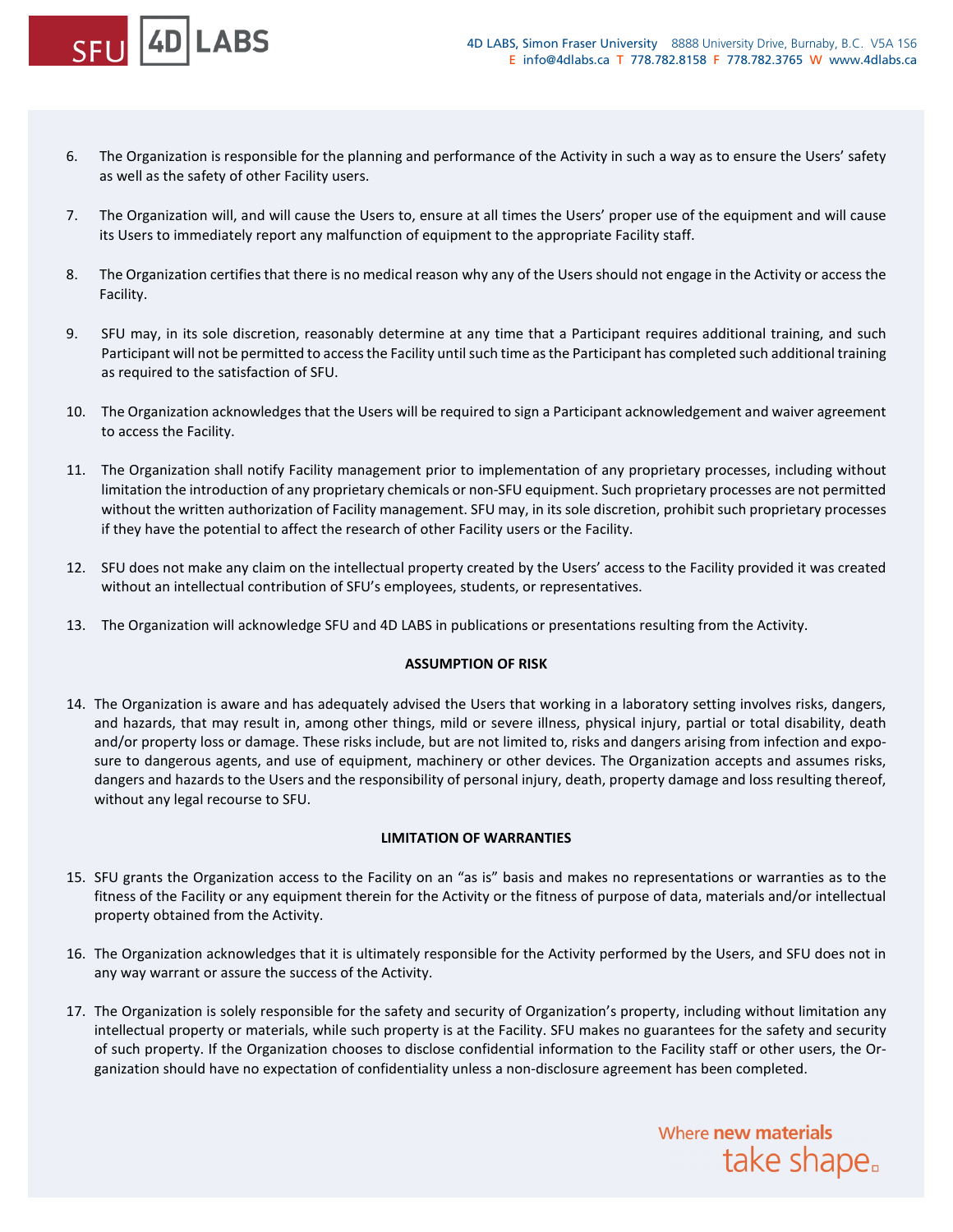

# **If Option B is selected above, the following provisions apply:**

# **PROVISION OF SERVICES**

- 18. If SFU accepts the SOW, SFU will carry out the Services in accordance with high scientific and professional standards but makes no representations in achieving the desired result.
- 19. Unless SFU is notified in writing to the contrary by the Organization within ten (10) business days following the Organization's receipt of the deliverable(s) resulting from the provision of the Services, the Organization is deemed to have accepted the deliverable(s).
- 20. The Organization shall own the rights, title and interest in the deliverables resulting from the Services.
- 21. The Organization will acknowledge the Facility's contributions in publications or presentations resulting from the Services.
- 22. SFU gives no warranty, express or implied, on the results or deliverables or other matter arising from the Services, including without limitation all implied warranties or conditions of merchantable quality and fitness for a particular purpose and all warranties arising from course of dealing and trade usage. If the Organization chooses to disclose confidential information to the Facility staff or other users, the Organization should have no expectation of confidentiality unless a non-disclosure agreement has been completed.

# **General Provisions (For Option A and/or B):**

# **RELEASE OF LIABILITY AND INDEMNITY**

- 23. The Organization, for itself and its successors and assigns, hereby remises, releases and forever discharges SFU and its governors, officers, directors, servants, employees, agents, independent contractors, subcontractors, volunteers and representatives, and their heirs, executors, administrators, successors and assigns (as the case may be) who are in any way connected to the Facility, the Activity or Services (each a "Released Party" and collectively, the "Released Parties"), of and from any and all manner of actions, causes of action, suits, proceedings, contracts, claims, demands and liabilities whatsoever, in law or in equity, which the Organization ever had, now has or may hereafter have against any of the Released Parties, with respect to any cause, matter or thing under or in respect of or relating to this Agreement, Organization's involvement in the Activity or Organization's use of the Facility, including the use of the Facility by the Users, or arising or resulting directly or indirectly out of the use by the Organization, or any person or third party acting on behalf of or under authorization, delegation, or transfer from the Organization, of SFU's deliverables, materials, product, works, thing, or information received from, or produced by, their use, save and except for any actions, causes of action, suits, proceedings, contracts, claims, demands and liabilities arising from the gross negligence or willful misconduct of any Released Party.
- 24. The Organization hereby agrees to indemnify, defend and hold harmless the Released Parties from and against any and all claims, demands, actions, causes of action, damages, losses, deficiencies, costs (including reasonable legal costs on a solicitor and own client basis), expenses, liabilities and administrative proceedings including, without limitation, claims arising by reason of any injury to or death of any person, or damage to any property, including consequential loss, which may be brought or made against any of the Released Parties with respect to (a) any cause, matter or thing under or in respect of or relating to this Agreement, (b) the Organization's involvement in the Activity or Organization's access to the Facility, including the access to the Facility by the Users, and (c) use by the Organization, or any person or third party acting on behalf of or under authorization, delegation, or transfer from the Organization, of SFU's deliverables, materials, product, works, thing, or information received from, or produced by, their use, save and except for any claims, demands, actions, causes of action, damages, losses, deficiencies, costs, expenses, liabilities and administrative proceedings arising from the gross negligence or willful misconduct of any Released Party.